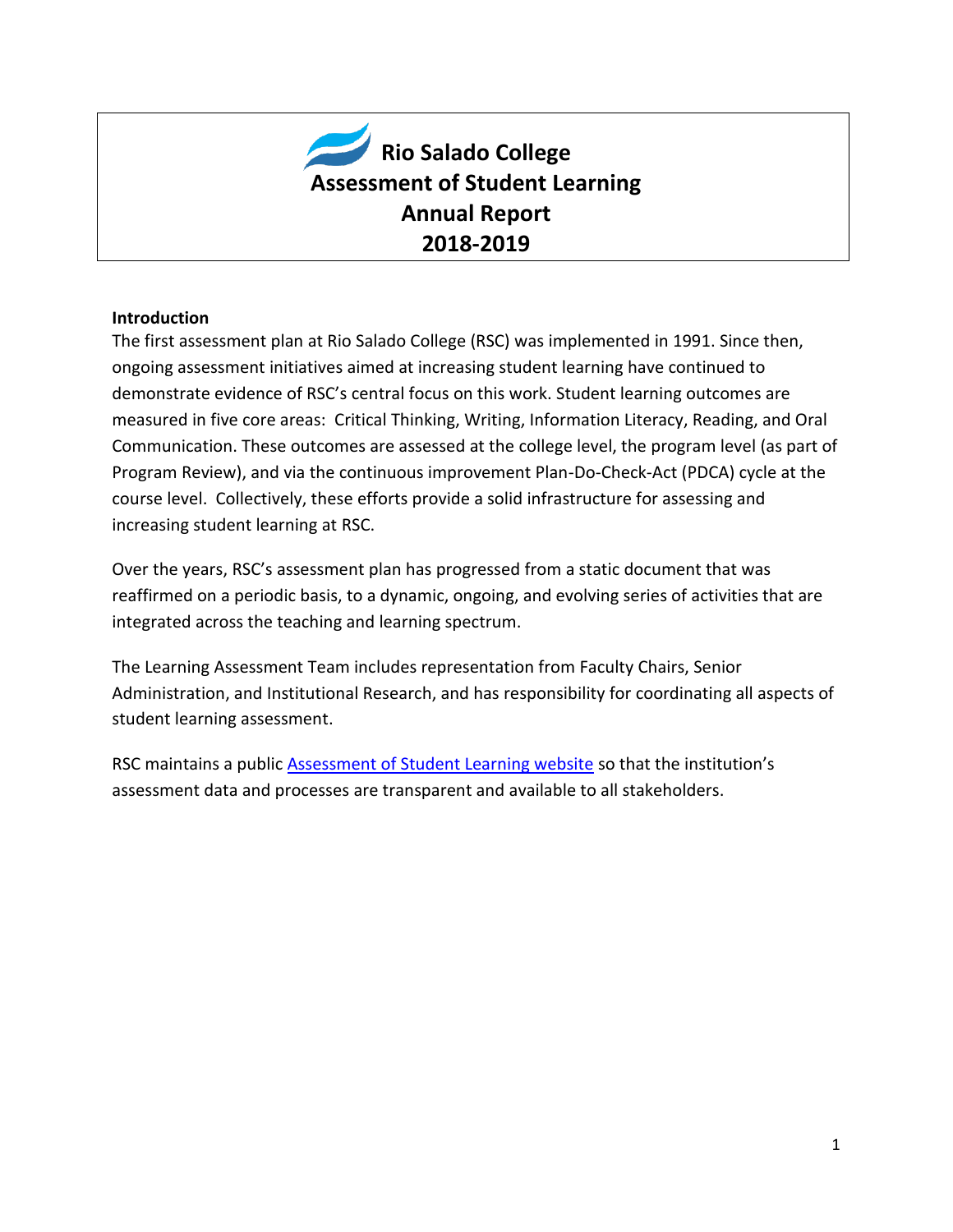## **Overview**

During AY2018-19, Student Learning Outcomes focused work has continued in the areas of Reading, Information Literacy, and Oral Communication.

The ETS Proficiency Profile was administered to two specific RSC student groups: Adults Achieving a College Education program (Adult ACE) and the National Society of Leadership and Success (NSLS). The total mean score for this cohort was 424.0 out of 500. While the scores are lower than in years past and the current national average, there is now a benchmark in place for assessing this student population for RSC.

Program review is continuing as scheduled, with the addition of a closed incarcerated program pilot in AY2018-19.

Assessment work to improve both online instruction and assessment has been ongoing throughout the year, utilizing results from the Dynamic Assessment Data Display (DADD). Overall, DADD data demonstrate that close to 87% of RSC online students are performing at or above college level in the five institutional student learning outcomes.

In order to gain a more complete picture of RSC student performance in college-wide student learning outcomes across modalities, a mechanism for measuring achievement in print courses has been established in the DADD, and data will be analyzed beginning in AY2019-20.

PLAN-DO-CHECK-ACT cycles were completed at the course level in SPH245, MAT151, and BPC 110.

Details on these initiatives are provided below.

## **Student Learning Outcomes Work**

Rio Salado College is committed to the assessment and improvement of the following collegewide Student Learning Outcomes:

- **Critical Thinking**
- **Writing**
- **Reading**
- **Information Literacy**
- **Oral Communication**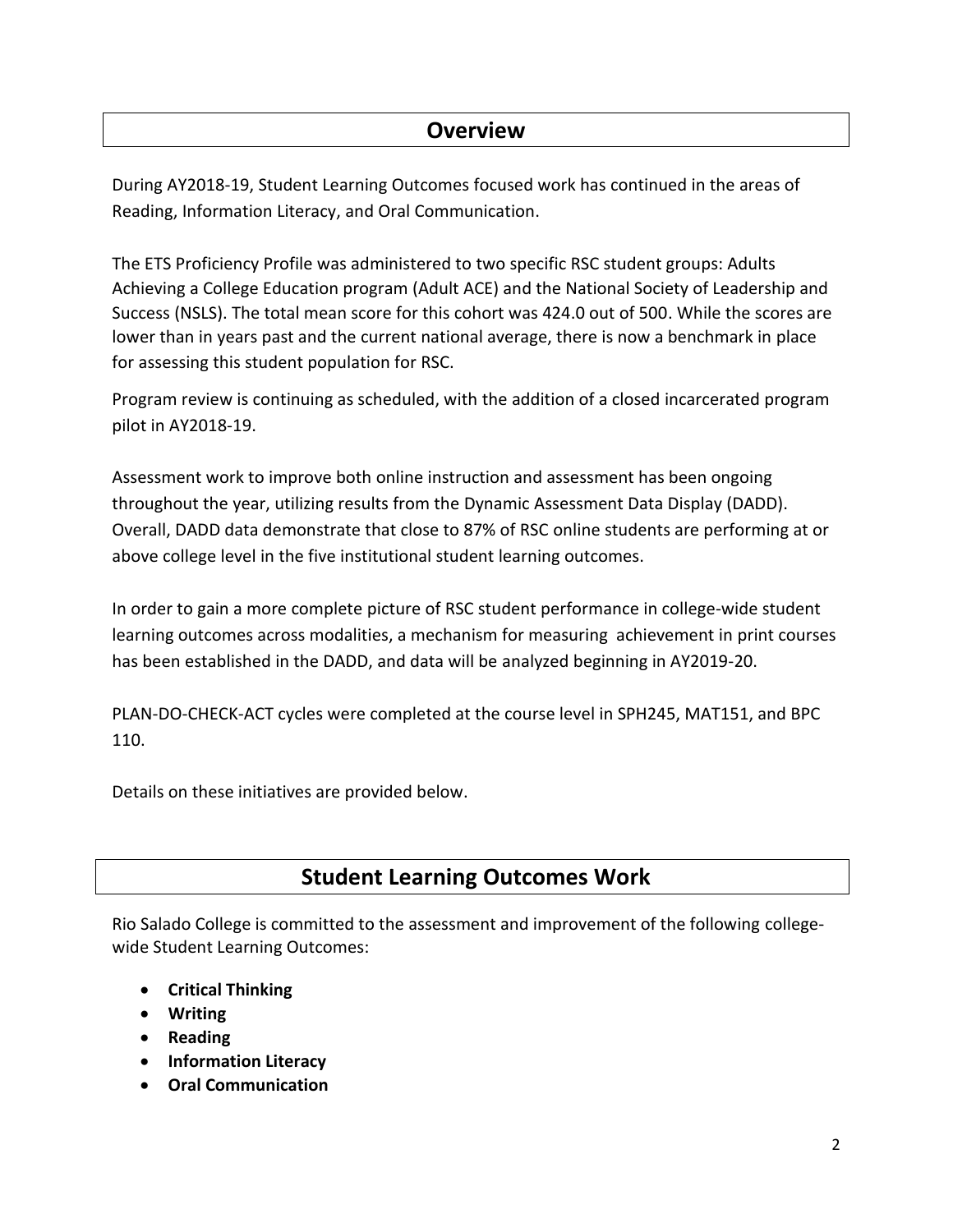#### **Overall Assessment of Student Learning Outcomes**

During AY2018-19, over 1.2 million subjective assessment items were assessed by RSC faculty. Nearly half of these subjective items (582,054) were directly linked to one or more college-wide student learning outcomes. Overall, 86.5% of these items were assessed as being at or above college level. The table below shows student performance by learning outcome.

| <b>RSC Student Performance by Learning Outcome</b> |                    |                       |                      |  |  |  |  |  |
|----------------------------------------------------|--------------------|-----------------------|----------------------|--|--|--|--|--|
| <b>Student Learning</b>                            | <b>Assignments</b> | <b>Assignments at</b> | Percentage at        |  |  |  |  |  |
| <b>Outcome</b>                                     | <b>Submitted</b>   | <b>College Level</b>  | <b>College Level</b> |  |  |  |  |  |
| <b>Critical Thinking</b>                           | 100,735            | 79,535                | 79.0%                |  |  |  |  |  |
| <b>Information Literacy</b>                        | 214,062            | 175,399               | 81.9%                |  |  |  |  |  |
| <b>Oral Communication</b>                          | 5,214              | 4,088                 | 78.4%                |  |  |  |  |  |
| Reading                                            | 94,943             | 76,105                | 80.2%                |  |  |  |  |  |
| Writing                                            | 391,381            | 362,265               | 83.4%                |  |  |  |  |  |
| <b>Total</b>                                       | 806,335*           | 697,392               | 86.5%                |  |  |  |  |  |

Assignments submitted during the 2018-19 academic year. Snapshot taken on 8/6/2019.

\**Note that because some assessment items are linked to multiple student learning outcomes, this total is higher than the distinct number of assessment items evaluated.*

The data demonstrate that RSC students met or exceeded the 80% college-level threshold in the areas of Information Literacy, Reading, and Writing. Critical Thinking fell just below the 80% target, and interventions to address this will be implemented during AY2019-20. Oral Communication, in its second year since implementation of the Oral Communication Grading Rubric, had 78.4% of students performing at college-level, and further focused work will continue in this area in AY2019-20.

#### **Oral Communication**

Since the Oral Communication grading rubric was launched in fall 2017, efforts have been made to incorporate assessments in every RSC academic discipline. In AY2018-19, the Oral Communication Coordinator continued these efforts, and all RSC instructional designers were trained on the rubric and tools used to assess oral communication so that they can better assist the faculty chairs with implementation in their curricula.

Each of the RSC academic departments has incorporated the Oral Communication rubric in at least one assessment. Additionally, during the fall 2018 All Faculty Meeting, a member of the Communication Department held a mini training for all adjunct faculty members on assessing oral submissions. Handouts were provided and the Oral Communication Coordinator was available to answer questions and offer help.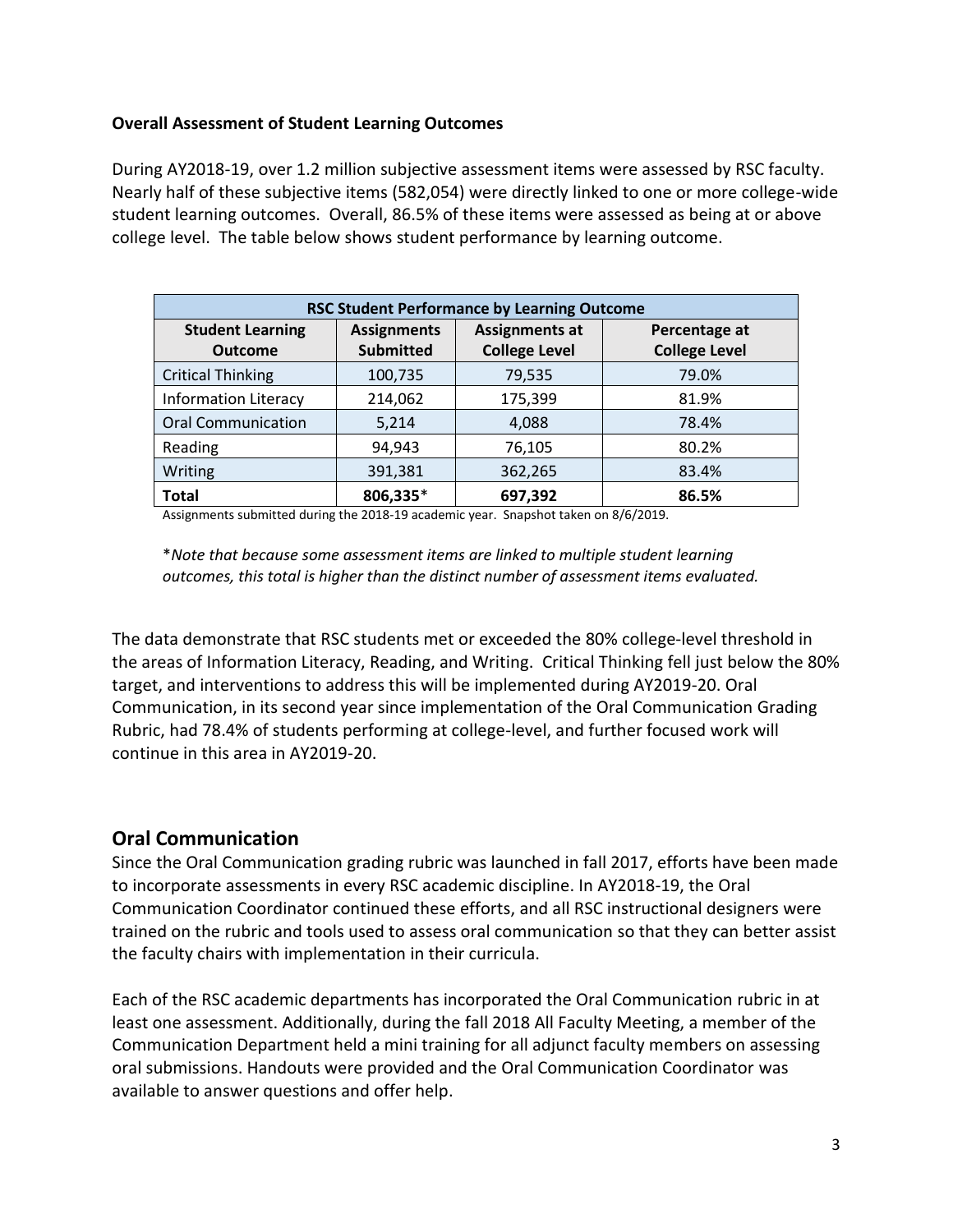In AY2017-18, 75% of students performed at the college level in Oral Communication. After the rubric implementation and training, this percentage increased to 78.4% in AY2018-19, as shown above. Further focused work will continue in the coming year to increase the oral communication competence of RSC students above the expected threshold of 80%.

In addition to Oral Communication, significant work was accomplished in the areas of Information Literacy and Reading.

### **Information Literacy**

During AY2018-19, a phase two study tested the impact of using the Ask a Librarian 24/7 Chat service on student performance in the area of Information Literacy. This project continued the work of an earlier study reported in AY2016-17. Library Faculty from participating MCCCD colleges evaluated anonymized student reference lists, thesis statements, and chat transcripts from selected online CRE101 courses. Specific course sections were required to use the service, while other sections were not. A normed rubric was employed to score both the quality of sources used in student projects and the students' level of engagement in the chat with a librarian, a variable not examined in the earlier study.

Findings indicated that while mean scores for the treatment group were higher when compared to the control, there was no statistically-significant difference in the quality of sources used between the two samples. This differs from the phase I study that showed a statistically significant difference for students who used Ask a Librarian. A possible reason for these findings may be the low number of student projects examined in the phase two study.

The study also examined the relationship between student engagement with a librarian in a chat and the quality of the sources selected. It was concluded that there was a statistically significant relationship between the two variables. Students who showed higher levels of engagement in their Ask a Librarian sessions were more likely to use higher quality sources.

#### **Reading**

In spring 2018, thirteen CRE101 lesson assignment rubrics were revised to align with the student learning outcome categories on the RSC Reading Rubric. Prior to the rubric revisions, data for CRE 101 did not include student performance on the Reading Student Learning Outcome due to the misalignment with the reading performance indicators. This is illustrated by the table below.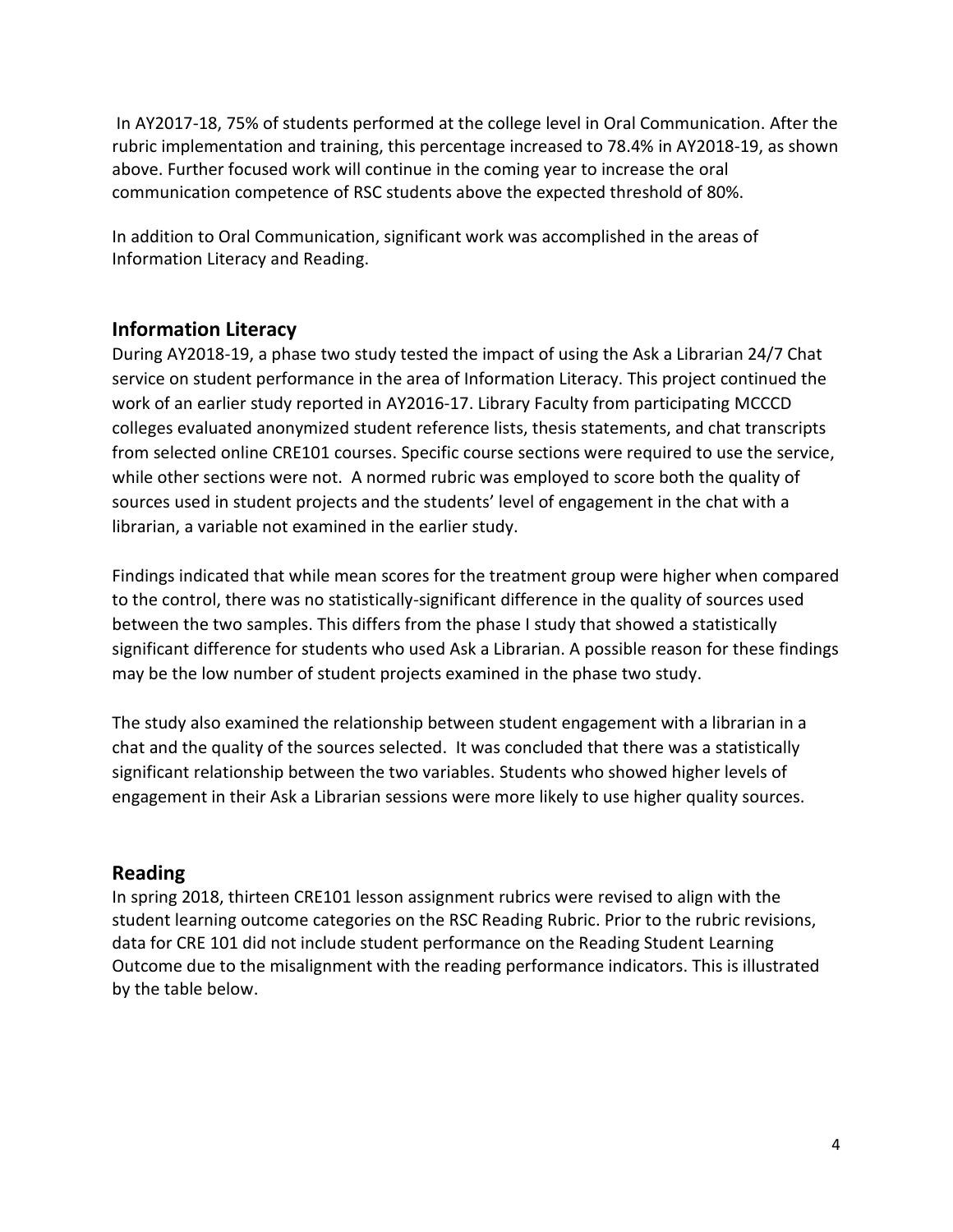| <b>CRE 101 Student Learning Outcomes-Spring 2018</b> |           |  |  |  |
|------------------------------------------------------|-----------|--|--|--|
| Overall                                              | 92%       |  |  |  |
| <b>Critical Thinking</b>                             | 63%       |  |  |  |
| <b>Information Literacy</b>                          | 76%       |  |  |  |
| <b>Oral Communication</b>                            | <b>NA</b> |  |  |  |
| <b>Reading</b>                                       |           |  |  |  |
| Writing                                              | 93%       |  |  |  |

The revisions to the CRE 101 assignment rubrics included the addition of at least one category from the RSC Reading rubric related to the requirements of the course assignment. Reading student learning outcome data is now accessible for the CRE 101 course. As Illustrated by the table below, students in CRE 101 are performing slightly above the college-level threshold of 80% in reading.

| <b>CRE 101 Student Learning Outcomes-Spring 2019</b> |     |  |  |  |
|------------------------------------------------------|-----|--|--|--|
| Overall<br>91%                                       |     |  |  |  |
| <b>Critical Thinking</b>                             | 81% |  |  |  |
| <b>Information Literacy</b>                          | 82% |  |  |  |
| <b>Oral Communication</b>                            | 69% |  |  |  |
| <b>Reading</b>                                       | 83% |  |  |  |
| Writing                                              | 93% |  |  |  |

# **PLAN-DO-CHECK-ACT Cycles (PDCA)**

In keeping with RSC's ongoing focus on relentless improvement, the following PDCA cycles were completed at the departmental level in 2018-19:

### **SPH245: PDCA Improvement Cycle for Oral Communication**

**PLAN:** On 1/1/18, the new Oral Communication rubric was incorporated in the instructions for the final project in SPH245 (Hispanic Heritage in the Southwest). Baseline data were pulled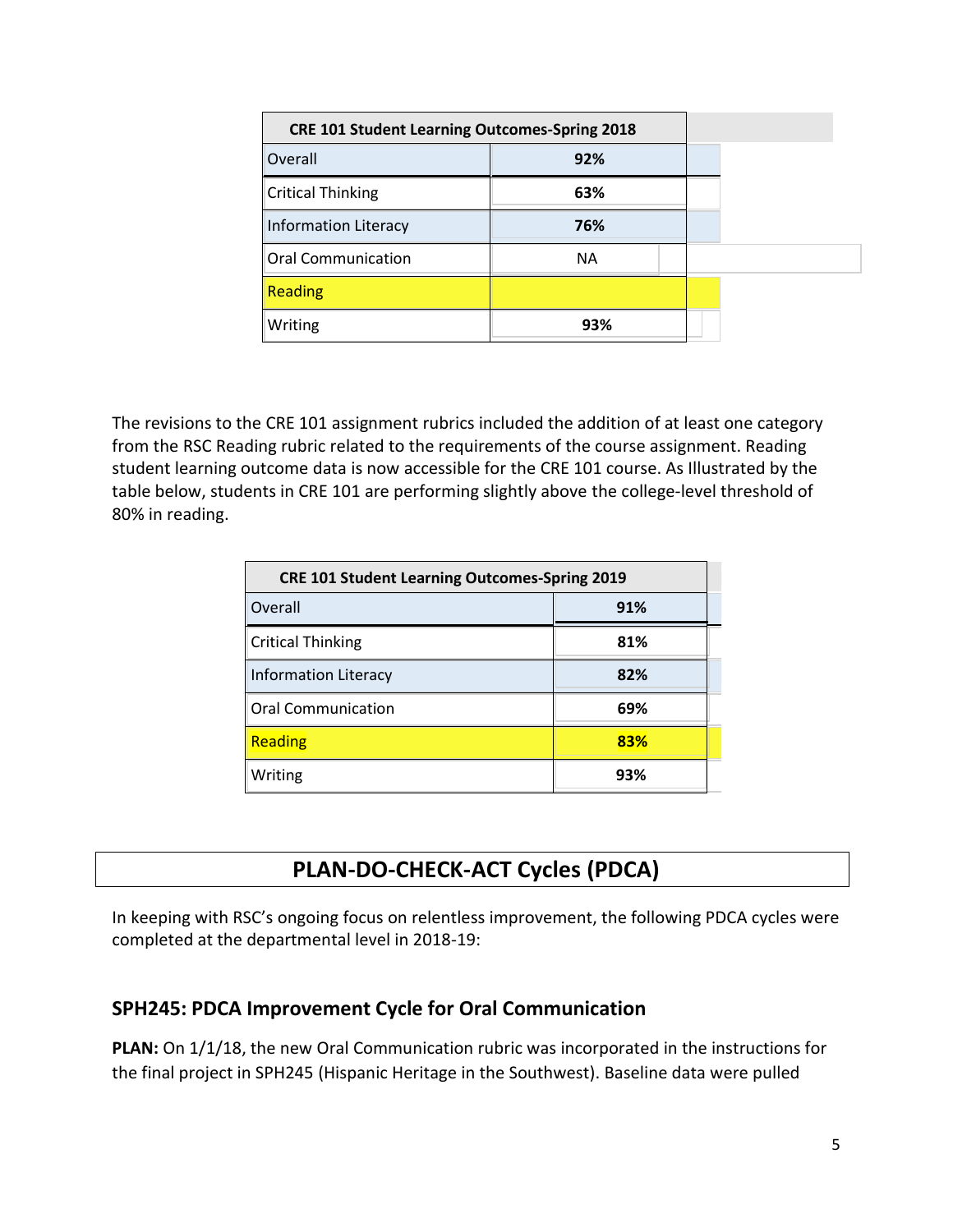after 6 months, revealing that only 60% of the students performed at a college level on the Oral Delivery component of the rubric:

**SPH245: Oral Communication**   $1/1/18-6/30/18$  Lesson 14 – Final Oral Presentation | Oral Delivery | 60%

Since the baseline data did not meet the college-wide target of at least 80% of students performing at college level, intervention was needed.

**DO:** In July 2018, the Oral Communication rubric and associated instructional components were added to Lessons 8 and 9 to facilitate the students' exposure to the rubric earlier in the course and to give them an opportunity to build their skills along the way, with the goal of increasing their overall performance on the final oral presentation. The Lesson 8 assignment was designed with less rigorous expectations than Lesson 9, in hopes that the students would incorporate the feedback from Lesson 8 when preparing their oral assignment for Lesson 9.

**CHECK:** Though average student performance for the Lesson 8 and 9 assignments did not meet the target, performance on the Final Oral Presentation increased significantly, which was the desired outcome.

| <b>SPH245: Oral Communication</b> |                                     |                      |     |  |  |  |
|-----------------------------------|-------------------------------------|----------------------|-----|--|--|--|
| $7/1/18 - 4/30/19$                | Lesson 8 - Oral Assignment          | <b>Oral Delivery</b> | 77% |  |  |  |
| 7/1/18-4/30/19                    | Lesson 9 – Oral Assignment          | <b>Oral Delivery</b> | 61% |  |  |  |
| $7/1/18 - 4/30/19$                | Lesson 14 - Final Oral Presentation | <b>Oral Delivery</b> | 87% |  |  |  |

**ACT:** The revised Lesson 8 and 9 oral assignments have been embedded in SPH245. Though overall student performance decreased from Lesson 8 to Lesson 9, this could be due to the increased complexity of the Lesson 9 Assignment. Ultimately, the addition of the Oral Communication rubric and related instructional components in Lessons 8 and 9 positively correlated with an increase in average performance on the Final Oral Presentation in SPH245.

## **MAT 151 PDCA Improvement Cycle for Critical Thinking – Midterm and Final Exams**

**PLAN:** Midterm and Final Exams in MAT 151 (College Algebra) consist of 30 questions, with three separate versions for each question. The assessment improvement task was to revise each version of each question as needed to more clearly reflect the correlated learning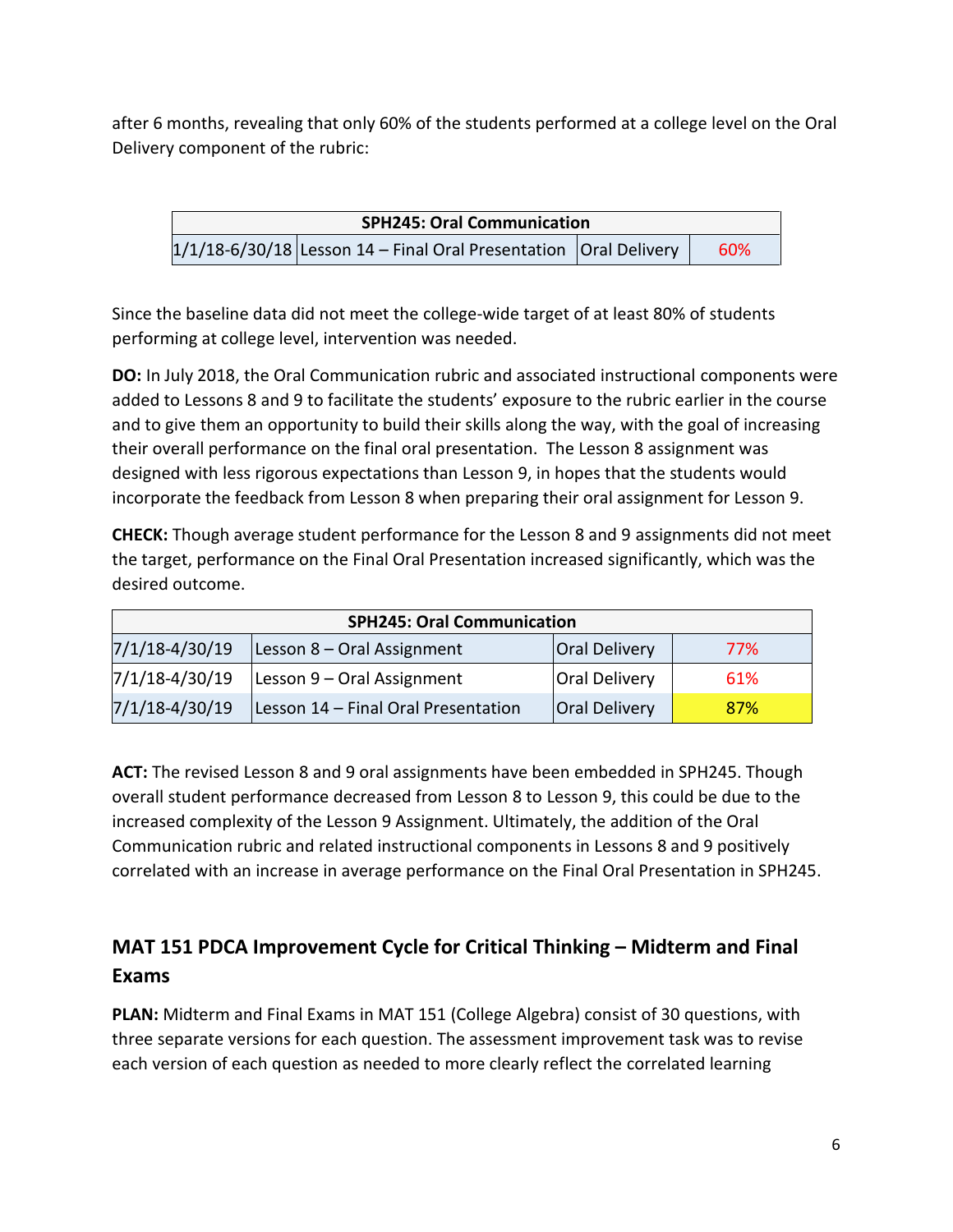activities, as well as rephrasing to ensure that the language was clear and consistent with the content language in the learning module.

**DO:** After review of the performance on each version of each question, those items which were either unclear or on which student performance was particularly poor were examined for improved form.

**CHECK:** Previous versions of the questions were compared with results from AY2018-19. The results below summarize student performance on the various versions of the midterm and final exam questions:

| <b>Midterm</b>   |          |          | <b>Final</b> |                      |            |          |          |  |
|------------------|----------|----------|--------------|----------------------|------------|----------|----------|--|
| All <sub>3</sub> | Just 2   | Only 1   | No version   | All <sub>3</sub>     | No version |          |          |  |
| versions         | versions | version  | improved     | versions<br>versions |            | version  | improved |  |
| improved         | improved | improved |              | improved             | improved   | improved |          |  |
| 13               | 10       |          |              | 14                   |            |          | 11       |  |

A high-level scan indicates that, in many cases, the differences were minor, even when student performance worsened. There were a few items where the increase in performance was dramatic, and a few where the decrease was dramatic.

**ACT:** Since overall student performance on the exams increased, the new versions of the questions are being retained.

The next PDCA cycle will focus on those items where student performance declined as well as those that have proven persistently difficult, to determine whether refinements can be made to improve performance. Also, individual items where there is a discrepancy in performance among versions might be examined to see if there is any non-equivalence evident in the phrasing and content.

### **BPC110: PDCA Improvement Cycle**

**PLAN:** BPC110 was revised in spring 2017 to use a third-party application, TestOut, which required students to complete MS Office projects in a simulated environment. Students did not create MS Office projects in each Office application until the Final Exam Project at the end of the course.

**DO:** After a student survey revealed this as problematic (students commented that it was difficult to transfer knowledge from a simulated environment to the actual Office applications for the exam), the course was revised again. The new version of the course, which included hands-on usage in each MS Office application in the last two lessons prior to the Final Exam Project, was developed for the fall 2018 term.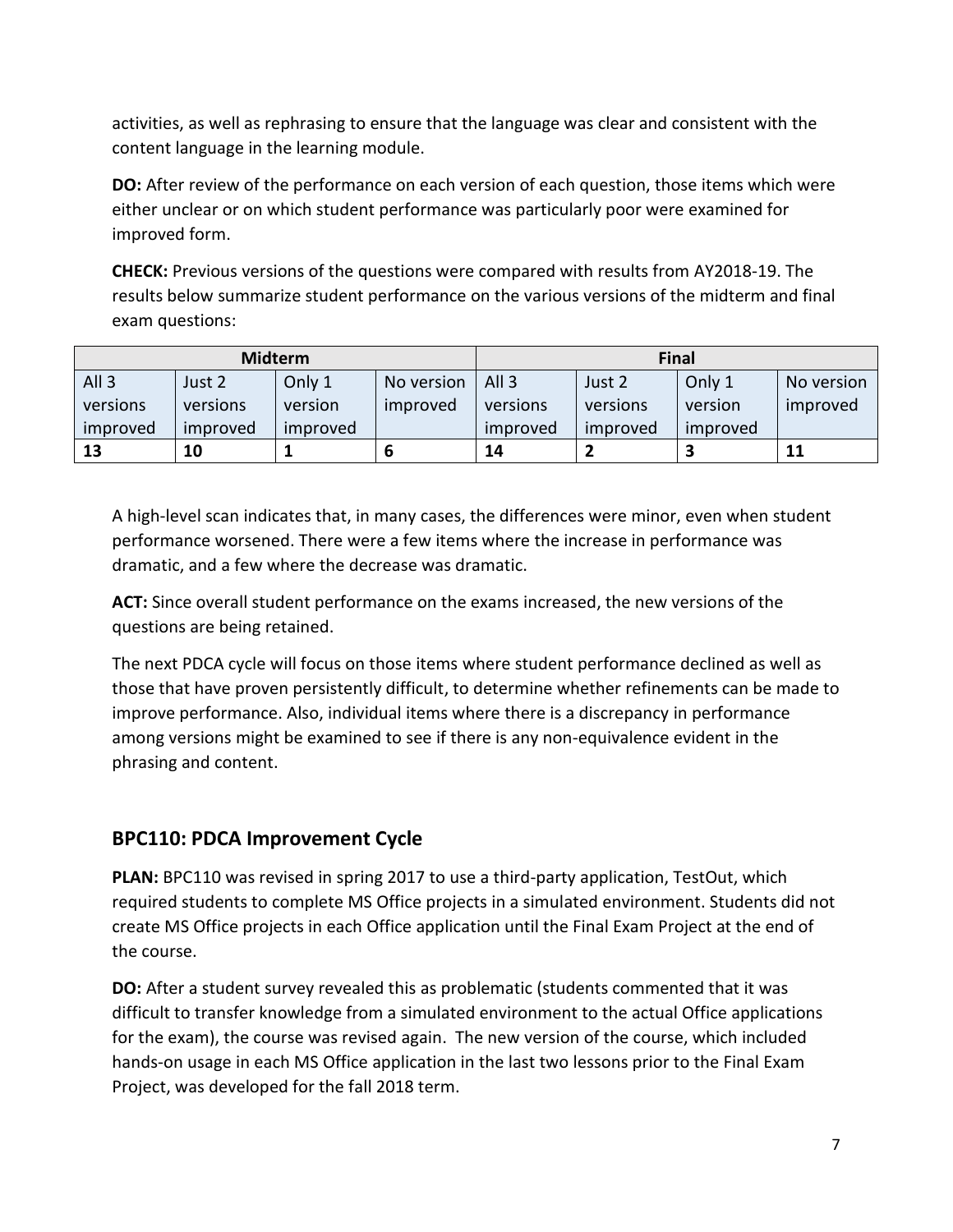**CHECK:** In order to determine whether this course revision improved student learning, data were reviewed from Final Exam Project scores for BPC110 from spring 2017 through spring 2019, as of 5/9/2019 (4172 – 4192, 7 terms). A total of 109 unique students took the exam during the timeframe (76 pre-course update and 33 post-course update). The maximum exam score is 280 total points. The table below shows the average exam scores per term, as well as the average score of pre-course update and post-course update.

| <b>Term</b>                                 | <b>Students</b> | <b>Max Score</b> | <b>Min Score</b> | <b>Average Score</b> | <b>Average %</b> |  |
|---------------------------------------------|-----------------|------------------|------------------|----------------------|------------------|--|
| Spring 2017                                 | 22              | 269              | 192              | 243.0                | 86.8%            |  |
| Summer 2017                                 | 10              | 273              | 200              | 249.7                | 89.5%            |  |
| <b>Fall 2017</b>                            | 18              | 275              | $\Omega$         | 200.6                | 71.6%            |  |
| Spring 2018                                 | 21              | 277              | $\Omega$         | 228.7                | 81.7%            |  |
| Summer 2018                                 | 5               | 258              | 236              | 247.4                | 88.4%            |  |
| 10<br><b>Fall 2018</b>                      |                 | 271              | 185              | 249.9                | 89.3%            |  |
| 23<br>Spring 2019*                          |                 | 280              | $\Omega$         | 239.1                | 85.4%            |  |
| <b>Pre-Update version (4172-</b><br>4184):  |                 | 277              | 0                | 230.2                | 82.2%            |  |
| <b>Post-Update version (4186-</b><br>4192): |                 | 280              | 0                | 242.4                | 86.6%            |  |
| <b>Difference</b>                           |                 | $+3$             |                  | $+12.2$              | $+4.4%$          |  |

\*Spring 2019 final exams were still being completed at time of the assessment.

The data indicate that the average exam score from the updated lessons is higher than the average score from spring 2017 through summer 2018. The fall 2018 average score is the highest in the timeframe, 2.5 points higher than the previous term's average, and 49.3 points higher than the lowest average earned in fall 2017. The post-update lessons also produced a student with a perfect exam score, three points higher than the next maximum score earned in spring 2018. The greatest difference in maximum scores is between summer 2018 and spring 2019. The 22-point difference would change an exam grade by 7.8%.

**ACT:** Owing to the marked improvement in student success, the updated version of the course was retained.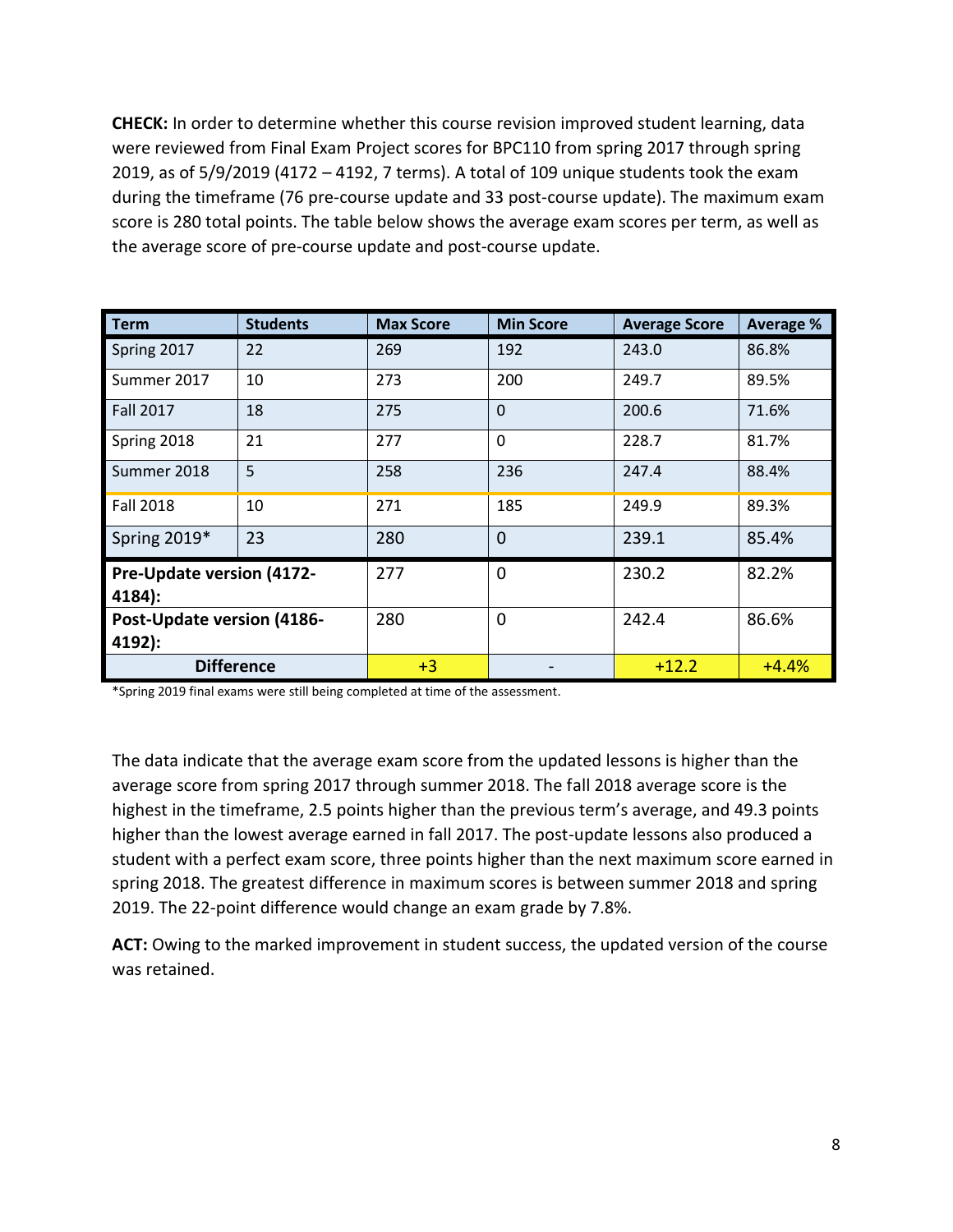## **Assessment Data Display**

RSC's Dynamic Assessment Data Display (DADD) is a web-based dashboard tool used by Faculty Chairs to monitor student performance in online assessment items. Chairs can quickly identify where students are not performing at desired levels and evaluate the effectiveness of curricular changes. Below is a snapshot of data available via the DADD for the Department of Languages:



# Assessment Data Display

The Assessment Data Display shows student performance on subjective assessments between 7/1/2018 and 6/30/2019. Definitions may be found on page 2.

For questions, please contact Institutional Research.

| <b>Summary Table</b>        |     |
|-----------------------------|-----|
| Overall                     | 83% |
| <b>Critical Thinking</b>    | 68% |
| <b>Information Literacy</b> | 86% |
| <b>Oral Communication</b>   | 80% |
| Reading                     | 71% |
| Writing                     | 85% |

| <b>Prefix</b> | <b>Course</b> | <b>Effective Date</b> | Lesson              | <b>Dimension</b>    | <b>Critical</b><br>Thinking Lit | Info | <b>Oral</b><br><b>Comm</b> | <b>Reading Writing</b> | <b>Std</b><br><b>Count</b> | %Stds@CL |
|---------------|---------------|-----------------------|---------------------|---------------------|---------------------------------|------|----------------------------|------------------------|----------------------------|----------|
| <b>AHU</b>    | <b>AHU245</b> | 8/21/2017             | Lesson 1 Assignment | <b>Dimension</b>    |                                 |      |                            |                        | 121                        | 96%      |
| <b>AHU</b>    | <b>AHU245</b> | 8/21/2017             | Lesson 3 Assignment | <b>Dimension</b>    |                                 |      |                            |                        | 136                        | 82%      |
| <b>AHU</b>    | <b>AHU245</b> | 8/21/2017             | Lesson 4 Assignment | <b>Dimension</b>    |                                 |      |                            |                        | 94                         | 92%      |
| <b>AHU</b>    | <b>AHU245</b> | 8/21/2017             | Lesson 5 Assignment | Dimension           |                                 |      |                            |                        | 102                        | 83%      |
| <b>AHU</b>    | <b>AHU245</b> | 8/21/2017             | Lesson 6 Assignment | <b>Dimension</b>    |                                 |      |                            |                        | 64                         | 89%      |
| <b>AHU</b>    | <b>AHU245</b> | 8/21/2017             | Lesson 7 Assignment | <b>Dimension</b>    |                                 |      |                            |                        | 128                        | 87%      |
| <b>AHU</b>    | <b>AHU245</b> | 8/21/2017             | Midterm Exam Essay  | Analysis            | Y                               | Y    |                            | Y                      | 23                         | 87%      |
| <b>AHU</b>    | <b>AHU245</b> | 8/21/2017             | Midterm Exam Essay  | Evaluation          | Y                               |      |                            |                        | 23                         | 91%      |
| AHU           | <b>AHU245</b> | 8/21/2017             | Midterm Exam Essay  | Inference           | Y                               |      |                            | Y                      | 23                         | 87%      |
| <b>AHU</b>    | <b>AHU245</b> | 8/21/2017             | Midterm Exam Essay  | Presentation        |                                 |      |                            |                        | 23                         | 96%      |
| <b>AHU</b>    | <b>AHU245</b> | 8/21/2017             | Midterm Exam Essay  | <b>Requirements</b> |                                 |      |                            |                        | 23                         | 87%      |

The current iteration of the tool pulls data for online assessments only. Over the last academic year, chairs that oversee print-based correspondence courses have identified specific assignments that align with RSC's College-wide Student Learning Outcomes. Data from those assignments are in the process of being incorporated into the DADD in order to gain a more complete picture of RSC student performance. The AY2019-20 Learning Assessment Report will include results across both online and print-based modalities.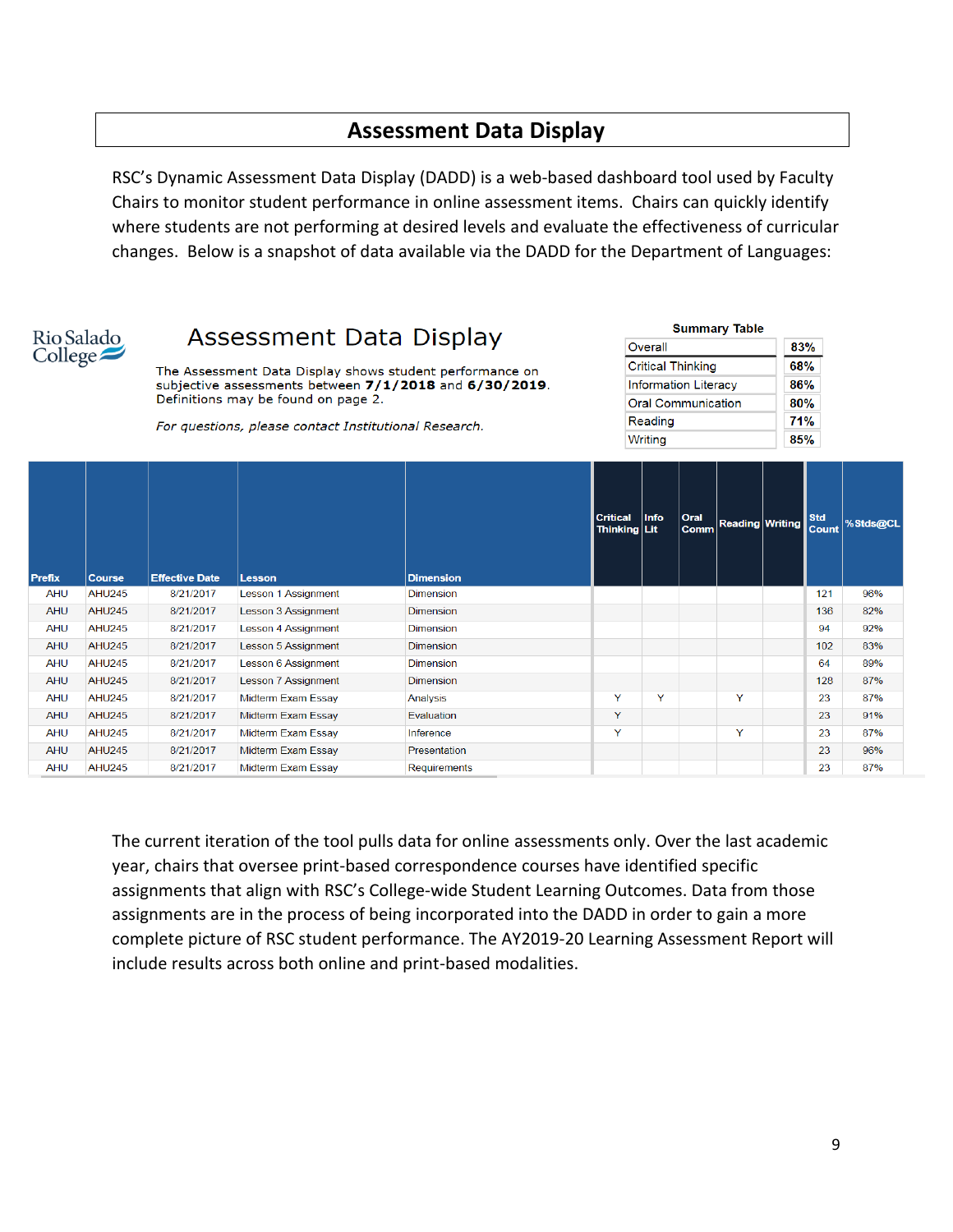# **The ETS (Educational Testing Service) Proficiency Profile**

For the past 10 years, RSC has assessed college-wide student learning outcomes across various student groups at the institutional level through the ETS Proficiency Profile, a nationallystandardized assessment designed to measure academic competence in the domains of *Critical Thinking*, *Reading*, *Writing* and *Mathematics*. Additionally, the reading and critical thinking domains are aligned with three academic content areas: *Humanities*, *Social Sciences*, and *Natural Sciences*. The platform provides the RSC with an externally-validated assessment of outcomes and allows for comparison analyses to peer institutions across the country.

In AY2018-19, two specific RSC student groups were invited to complete the ETS Proficiency Profile assessment: Adults Achieving a College Education program (Adult ACE) and the National Society of Leadership and Success (NSLS). Both groups were invited by their program directors to participate voluntarily. All students were offered a gift bag including small RSC marketing items such as water bottles and drawstring bags for their participation. A total of four test sessions were offered during March 2019; AACE students were tested at three RSC locations, and NSLS at one location. A total 0f 43 students participated in the assessment; 37 from Adult ACE and 6 from NSLS.

ETS provides an overall score as well as a breakdown in proficiency levels for the academic skills assessed from the cohort. The figure below shows RSC's ETS mean values from the past four assessment years, as well the 2018 National comparative cohort average. The total mean score for the 2019 cohort of ETS students was 424.0 out of 500. RSC's average score is 14.2 points lower compared to other Associate degree-granting institutions completing the ETS Proficiency Profile in 2018. While the scores are lower than years past and the current national average, there is now a benchmark in place for assessing this student population for RSC.

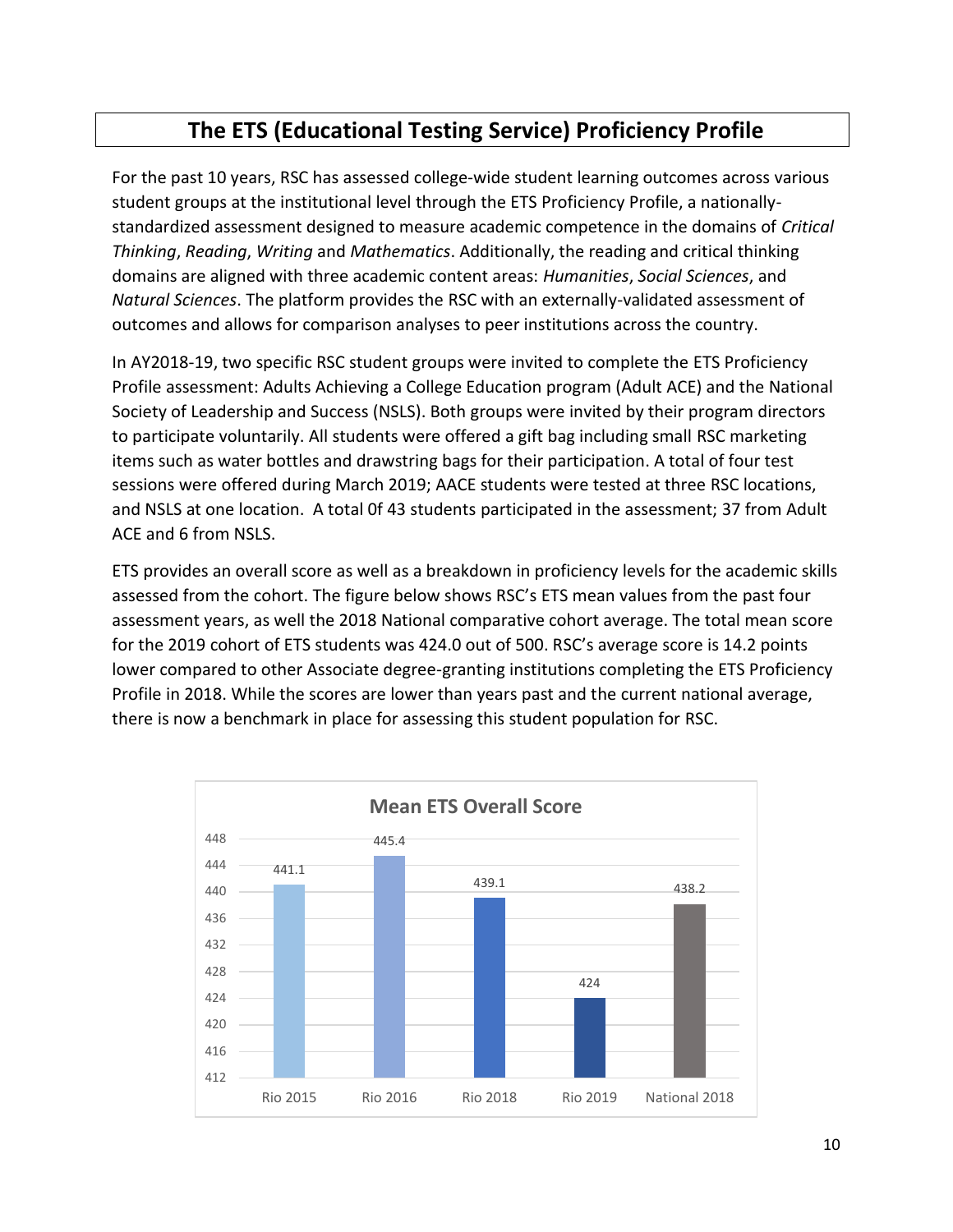## **Co-Curricular Assessment of Honors Students**

The Honors Program at RSC provides intellectually-stimulating learning opportunities for academically-outstanding students. The program includes scholarships, distinguished multidisciplinary classes, Honors Forum Lectures, and cultural opportunities. All scholarshipeligible students in the Honors Program are required to engage in the community by attending co-curricular activities. Students are then required to report on these activities in a non-credit course, HONORS100.

Since AY2016-17, the Honors Program has assessed the writing skills of scholarship-eligible students in HONORS100. Students must earn a minimum score of 70% on the written portion of the co-curricular assessment in order to be considered "college-level." The HONORS100 course provides students with a detailed grading rubric for the written co-curricular assessment, which explains the college-level writing requirements (essay length, format, and accurate spelling, grammar, and punctuation).

Baseline data were collected during AY2016-17, AY2017-18, and AY2018-19. Of the 475 cocurricular assessments submitted by scholarship-eligible Honors students, 95.8% were written at or above college level. This far exceeds the college's writing skills target of 80% students scorning at college level, so no intervention is needed at this time.

### **Program Review**

Rio Salado College has adopted and implemented a formal academic Program Review model and process that is systematic, comprehensive, and sustainable. Every review contains the same foundational components, including program goals, student learning outcomes, program resources, and co-curricular outcomes, which are addressed by utilizing a template of questions and data sets. The Program Chair highlights best practices, areas for improvement, and recommendations for future actions. Learning Assessment Team members examine the completed review and provide feedback, which is then submitted to the Vice President of Academic Affairs for final action. Once the evaluation cycle has been completed, the review is posted to the RSC public [Assessment of Student Learning website.](http://www.riosalado.edu/about/teaching-learning/assessment/Pages/SLO.aspx)

As part of its work over AY2018-19, the Assessment Team considered various updates to the Program Review template to more explicitly align the foundational components with the RSC Strategic Plan. In February 2019, the Team approved Version 6.2 of the template, which includes the following verbiage:

*Rio's Academic Program Review Process is an essential component of the College's Strategic Plan. The 2016-2020 work is guided by the goals of Pillar 3: Accountability,*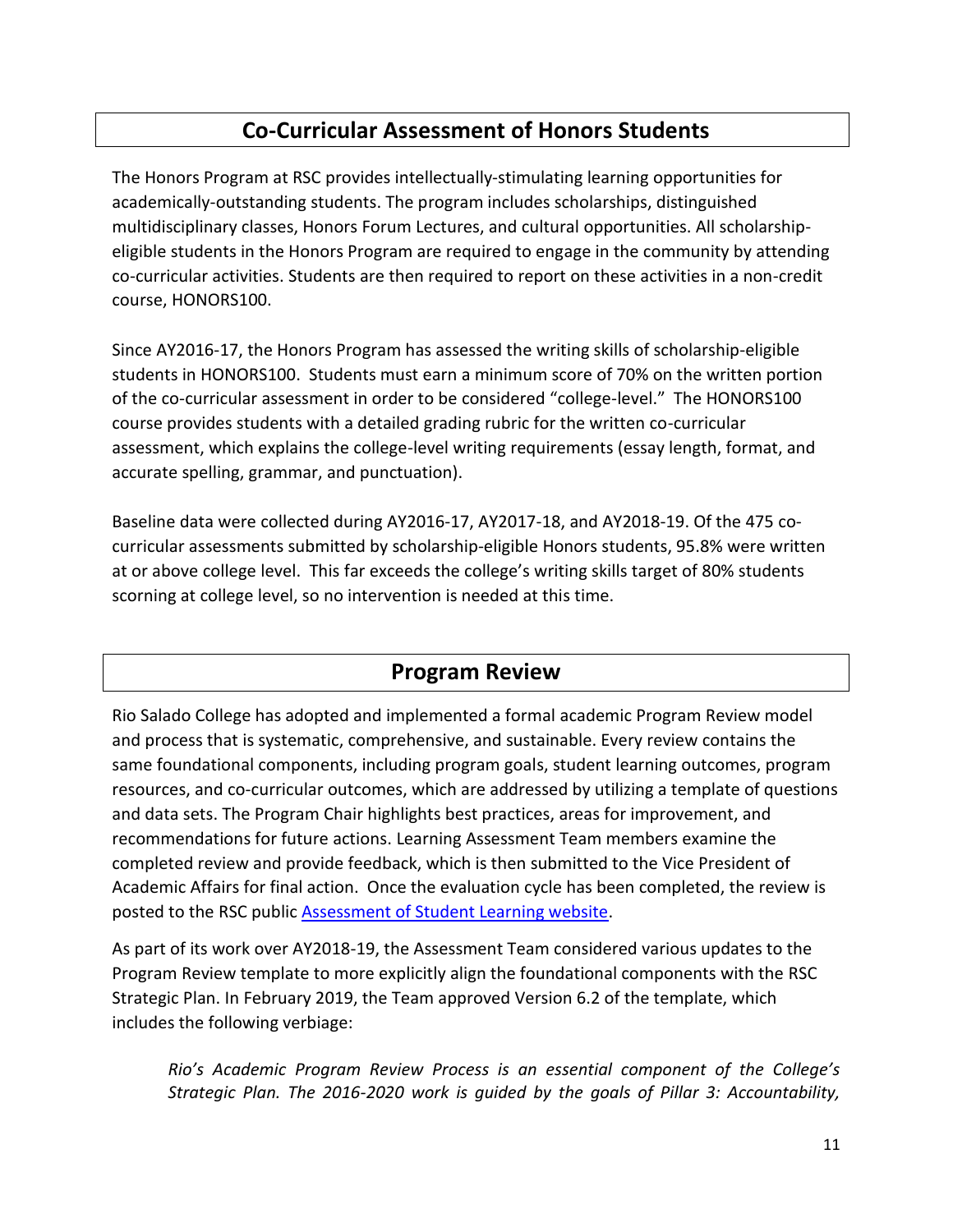*Assessment, and Quality Assurance, and supports Strategic Pathway 7: Grow a Culture of Accountability Through College-wide Quality Assurance Processes. In addition, data relating to student enrollment, learning, persistence, goal attainment, satisfaction, and institutional accountability are aligned with the college-wide Key Performance Indicators that measure progress toward achieving the goals of the College's Strategic Plan.*

During AY2018-19, reviews were completed for the following programs:

- General Business: The review was completed, with evaluation scheduled for fall, 2019.
- Automotive Technologies: This is a program exclusively for incarcerated students. The review was conducted as a pilot to assess the effectiveness of modifying the standard Program Review template to fit this specialized population. Evaluation is scheduled for fall, 2019.
- Early Childhood Education Post Baccalaureate: This program was submitted for mandatory review by the Arizona Department of Education (ADE). In order to avoid duplication of effort, the required ADE approval documents were submitted in lieu of completing RSC's Program Review template.
- Teacher Education Special Education Post Baccalaureate: The approval documents for ADE were submitted for this program, as well.

Though six programs were scheduled to undergo comprehensive review in AY2018-19, Administration of Justice and Nanotechnology were moved to the next cycle in order to capture three complete years of data. With the addition of Accounting and Community Dental Health Coordination, a total of four reviews are currently scheduled for 2019-20, with the possibility of adding an Educational Service Partnership (ESP) or Incarcerated program (or both), based on the results of the pilot reviews in those areas.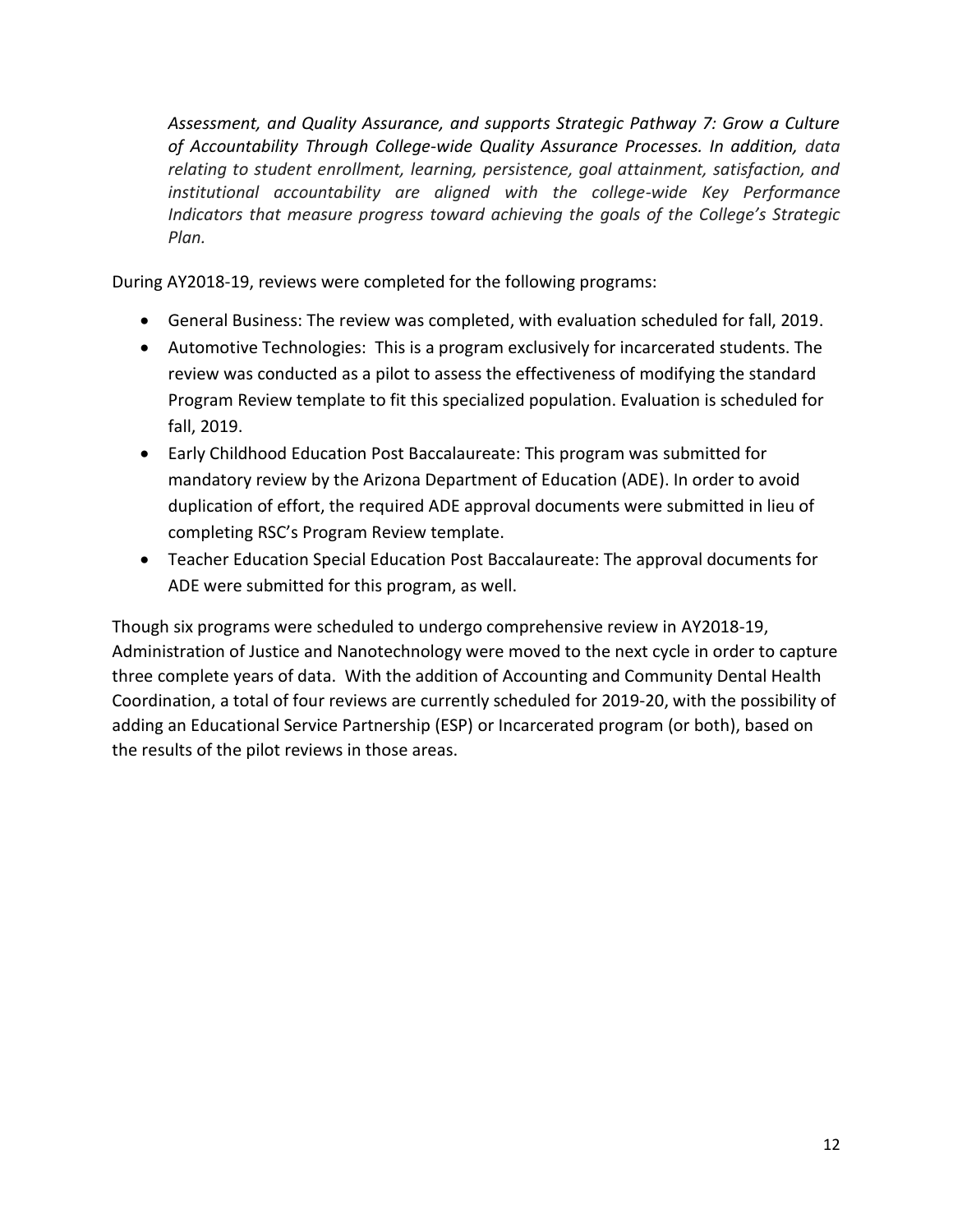## **Significant Accomplishments in Learning Assessment Work, 2018-19**

- In total, 86.5% of submitted online course assignments were assessed as being at or above college level (the target threshold is 80%).
- The 19th Annual Assessment and Learning Experience meetings were held on September 13<sup>th</sup> and 15<sup>th</sup>, 2018, with 612 adjunct faculty members awarded professional development certificates for attendance
- Eight Outstanding Adjunct Faculty members were recognized for *Contributions to Assessment of Student Learning* at the Outstanding Adjunct Faculty Reception held in October, 2018.
- An RSC team attended the Higher Learning Commission Annual Conference in Chicago in April, 2019.
- Four Program Reviews were conducted.
- Three course-level PLAN-DO-CHECK-ACT assessment cycles were completed.
- A pilot Program Review was initiated of Automotive Technologies, one of the programs for incarcerated students.
- Adjunct faculty completed 405 Adjunct Faculty Development (AFD) workshops during AY2018-19. RSC offers 32 AFD workshops, with four more scheduled to launch in fall, 2019.
- Phase II of an ongoing multi-college research study investigated the impact of the Ask a Librarian Service on student performance, conducted collaboratively by Library and Reading Faculty.
- The 2018-2019 Learning Assessment Report was compiled and posted to the RSC public website for access by all internal and external stakeholders.
- RSC submitted an application for the WCET Outstanding Work (WOW) Award for developing and implementing the Dynamic Assessment Data Display (DADD).
- Dr. Angela Felix was invited to serve as a reviewer for the NILOA Excellence in Assessment award. (RSC won the EIA Award in AY2016-17.)
- A process was implemented to assess college-wide student learning outcomes in print courses through the DADD, with data analysis to begin in AY2019-20.